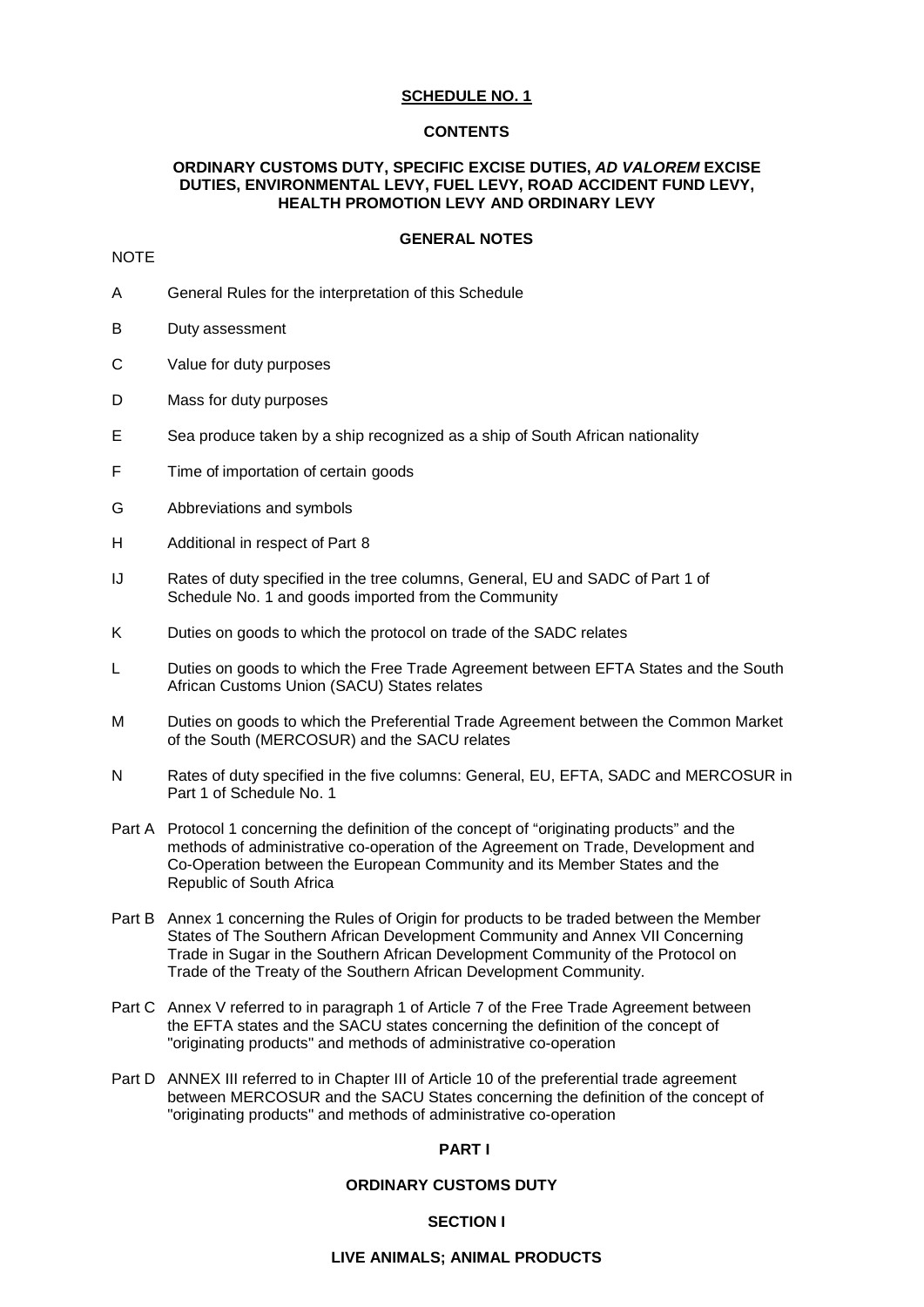#### Notes

### Chapter 1. Live animals

- 2. Meat and edible meat offal
- 3. Fish and crustaceans, molluscs and other aquatic invertebrates
- 4. Dairy produce; bird's eggs; natural honey; edible products of animal origin, not elsewhere specified or included
- 5. Products of animal origin, not elsewhere specified or included

## **SECTION II VEGETABLE PRODUCTS**

Note

Chapter 6. Live trees and other plants; bulbs, roots and the like; cut flowers and ornamental Foliage

- 7. Edible vegetables and certain roots and tubers
- 8. Edible fruit and nuts; peel of citrus fruit or melons
- 9. Coffee, tea, mate and spices
- 10. Cereals
- 11. Products of the milling industry; malt; starches; inulin; wheat gluten
- 12. Oil seeds and oleaginous fruits; miscellaneous grains, seeds and fruits; industrial or medicinal plants; straw and fodder
- 13. Lac; gums, resins and other vegetable saps and extracts
- 14. Vegetable plaiting materials; vegetable products not elsewhere specified or Included

### **SECTION III**

### **ANIMAL OP VEGETABLE FATS AND OILS AND THEIR CLEAVAGE PRODUCTS;**

## **PREPARED EDIBLE FATS; ANIMAL OR VEGETABLE WAXES**

Chapter 15. Animal or vegetable fats and oils and their cleavage products; prepared edible fats ; animal or vegetable waxes

#### **SECTION IV**

### **PREPARED FOODSTUFFS; BEVERAGES, SPIRITS, AND VINEGAR; TOBACCO AND MANUFACTURED TOBACCO SUBSTITUTES**

Note

- Chapter 16. Preparations of meat, of fish or of crustaceans, molluscs or other aquatic Invertebrates
	- 17. Sugars and sugar confectionery
	- 18. Cocoa and cocoa preparations
	- 19. Preparations of cereals, flour, starch or milk; bakers' wares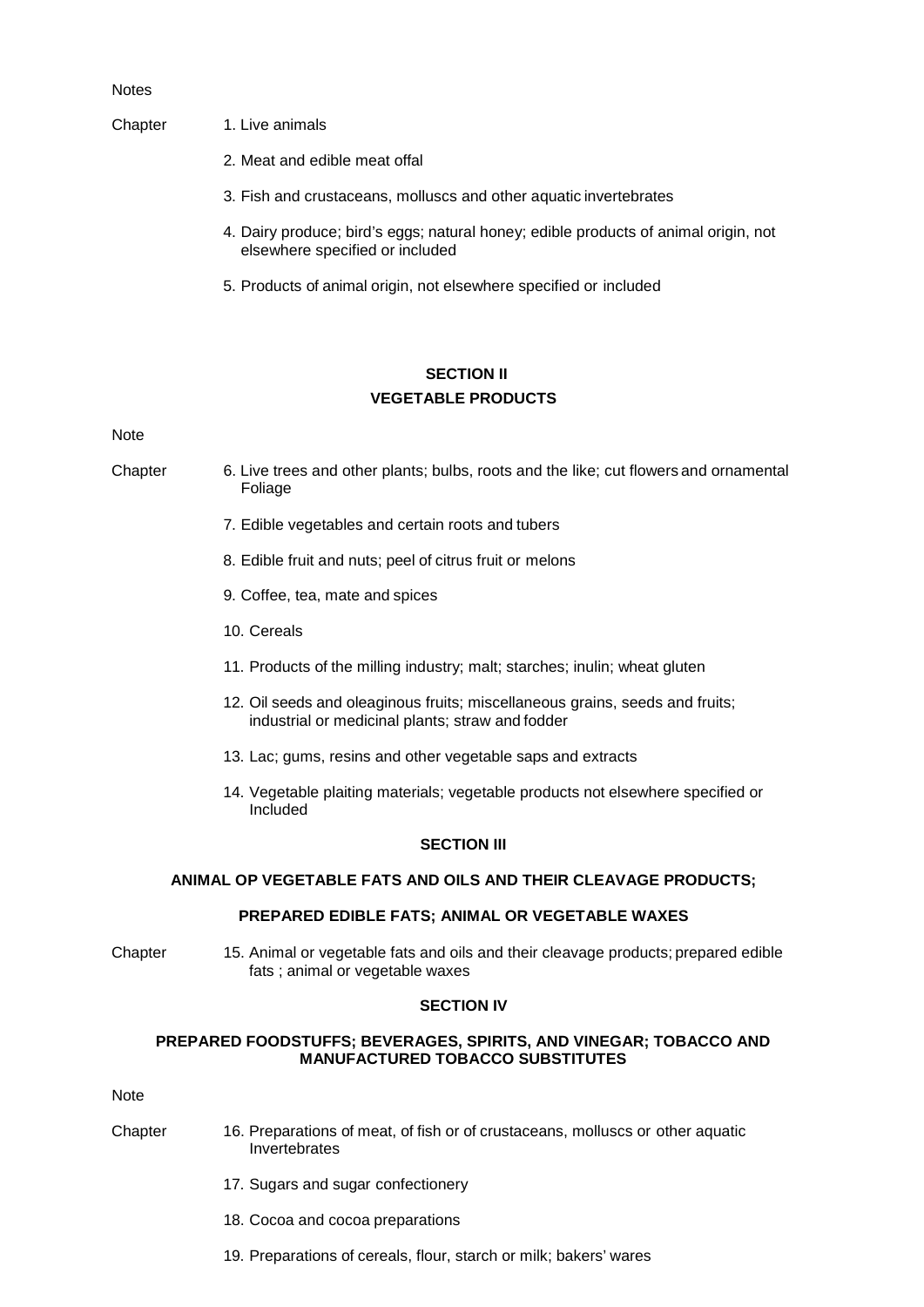- 20. Preparations of vegetables, fruit, nuts or other parts of plants
- 21. Miscellaneous edible preparations
- 22. Beverages, spirits and vinegar
- 23. Prepared animal feed; residues and waste from the food industries
- 24. Tobacco and manufactured tobacco substitutes

# **SECTION V MINERAL PRODUCTS**

- Chapter 25. Salt; sulphur; earths and stone; plastering materials, lime and cement
	- 26. Ores, slag and ash
	- 27. Mineral fuels, mineral oils and products of their distillation; bituminous substances; mineral waxes

### **SECTION VI**

## **PRODUCTS OF THE CHEMICAL OR ALLIED INDUSTRIES**

#### **Notes**

- Chapter 28. Inorganic chemicals; organic or inorganic compounds of precious metals, of rare-earth metals, of radioactive elements or of isotopes
	- 29. Organic chemicals
	- 30. Pharmaceutical products
	- 31. Fertilisers
	- 32. Tanning or dyeing extracts; tannins and their derivatives; dyes, pigments and other colouring matter; paints and varnishes; putty and other mastics; inks
	- 33. Essential oils and resinoids; perfumery, cosmetics or toilet preparations
	- 34. Soap, organic surface-active agents, washing preparations, lubricating preparations, artificial waxes, prepared waxes, polishing or scouring preparations,, candles and similar articles, modelling pastes "dental waxes"and dental preparations with a basis of plaster
	- 35. Albuminoidal substances; modified starches; glues; enzymes
	- 36. Explosives; pyrotechnic products; matches; pyrophoric alloys; certain combustible preparations
	- 37. Photographic films and materials
	- 38. Miscellaneous chemical products

### **SECTION VII**

## **PLASTICS AND ARTICLES THEREOF; RUBBER AND ARTICLES THEREOF**

Section Note

- Chapter 39. Plastics and articles thereof
	- 40. Rubber and articles thereof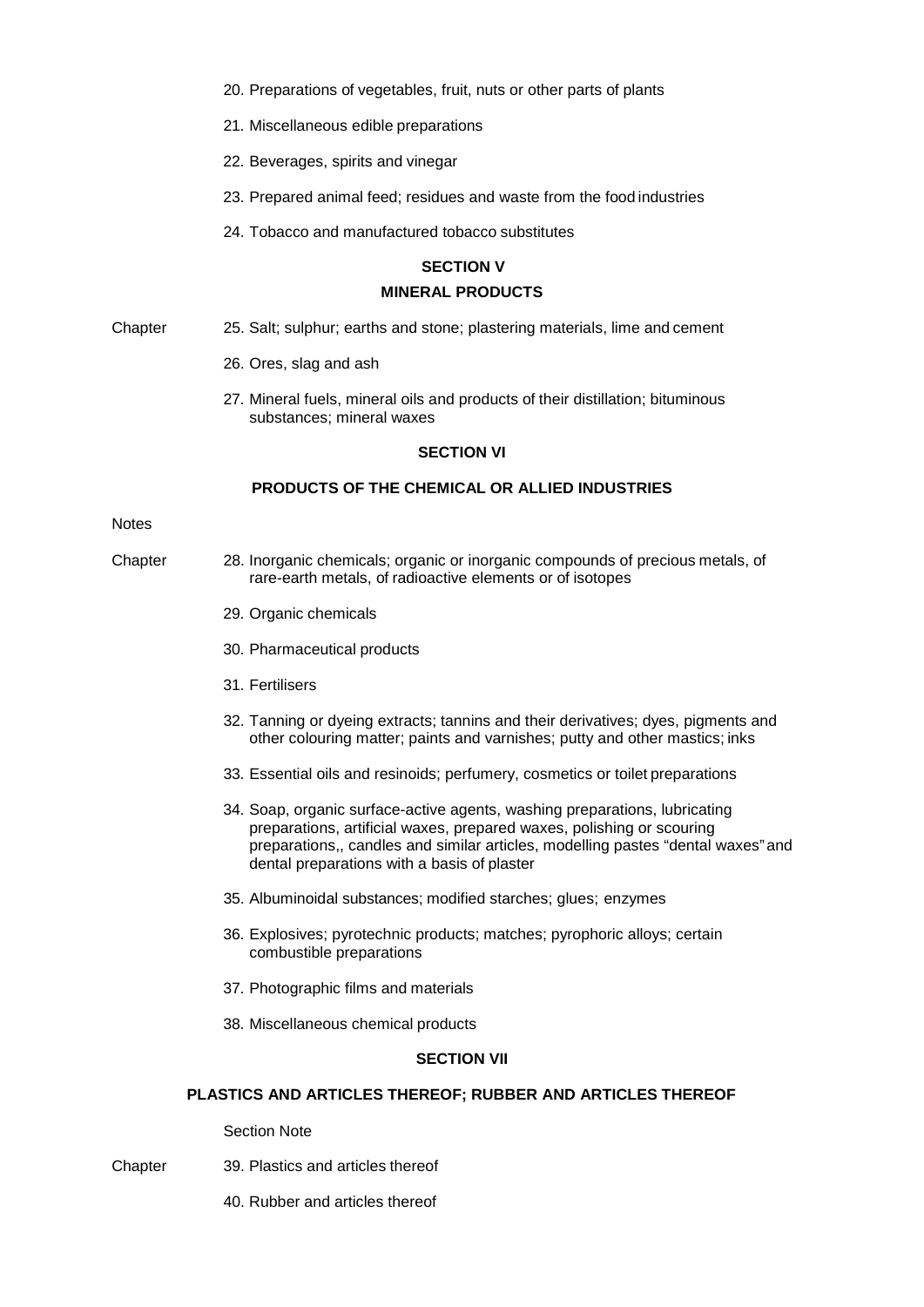### **SECTION VIII**

### **RAW HIDES AND SKINS, LEATHER, FURSKINS AND ARTICLES THEREOF; SADDLERY AND HARNESS; TRAVEL ARTICLES, HANDBAGS AND SIMILAR CONTAINERS; ARTICLES OF ANIMAL GUT (OTHER THAN SILKWORM GUT)**

Chapter 41. Raw hides and skins (other than furskins) and leather

- 42. Articles of leather; saddlery and harness; travel articles, handbags and similar containers; articles of animal gut (other than silkworm gut)
- 43. Furskins and artificial fur; manufactures thereof

### **SECTION IX**

### **WOOD AND ARTICLES OF WOOD; WOOD CHARCOAL; CORK AND ARTICLES OF CORK; MANUFACTURES OF STRAW, OF ESPARTO OR OF OTHER PLAITING MATERIALS; BASKETWARE AND WICKERWORK**

Chapter 44. Wood and articles of wood; wood charcoal

- 45. Cork and articles of cork
- 46. Manufactures of straw, of esparto or of other plaiting materials; basketware and wickerwork

### **SECTION X**

### **PULP OF WOOD OR OF OTHER FIBROUS CELLULOSIC MATERIAL; WASTE AND SCRAP OF PAPER OR PAPERBOARD; PAPER AND PAPERBOARD AND ARTICLES THEREOF**

#### Note

Chapter 47. Pulp of wood or of other fibrous cellulosic material; waste and scrap of paper or Paperboard

- 48. Paper and paperboard; articles of paper pulp, of paper or of paperboard
- 49. Printed books, newspapers, pictures and other products of the printing industry; manuscripts, typescripts and plans

## **SECTION XI**

### **TEXTILES AND TEXTILE ARTICLES**

**Notes** 

- Chapter 50. Silk
	- 51. Wool, fine or coarse animal hair; horsehair yarn and woven fabric
	- 52. Cotton
	- 53. Other vegetable textile fibres; paper yarn and woven fabric of paper yarn
	- 54. Man-made filaments
	- 55. Man-made staple fibres
	- 56. Wadding, felt and nonwovens; special yarns; twine cordage, ropes and cables and articles thereof
	- 57. Carpets and other textile floor coverings
	- 58. Special woven fabrics; tufted textile fabrics; lace; tapestries; trimmings; **Embroidery**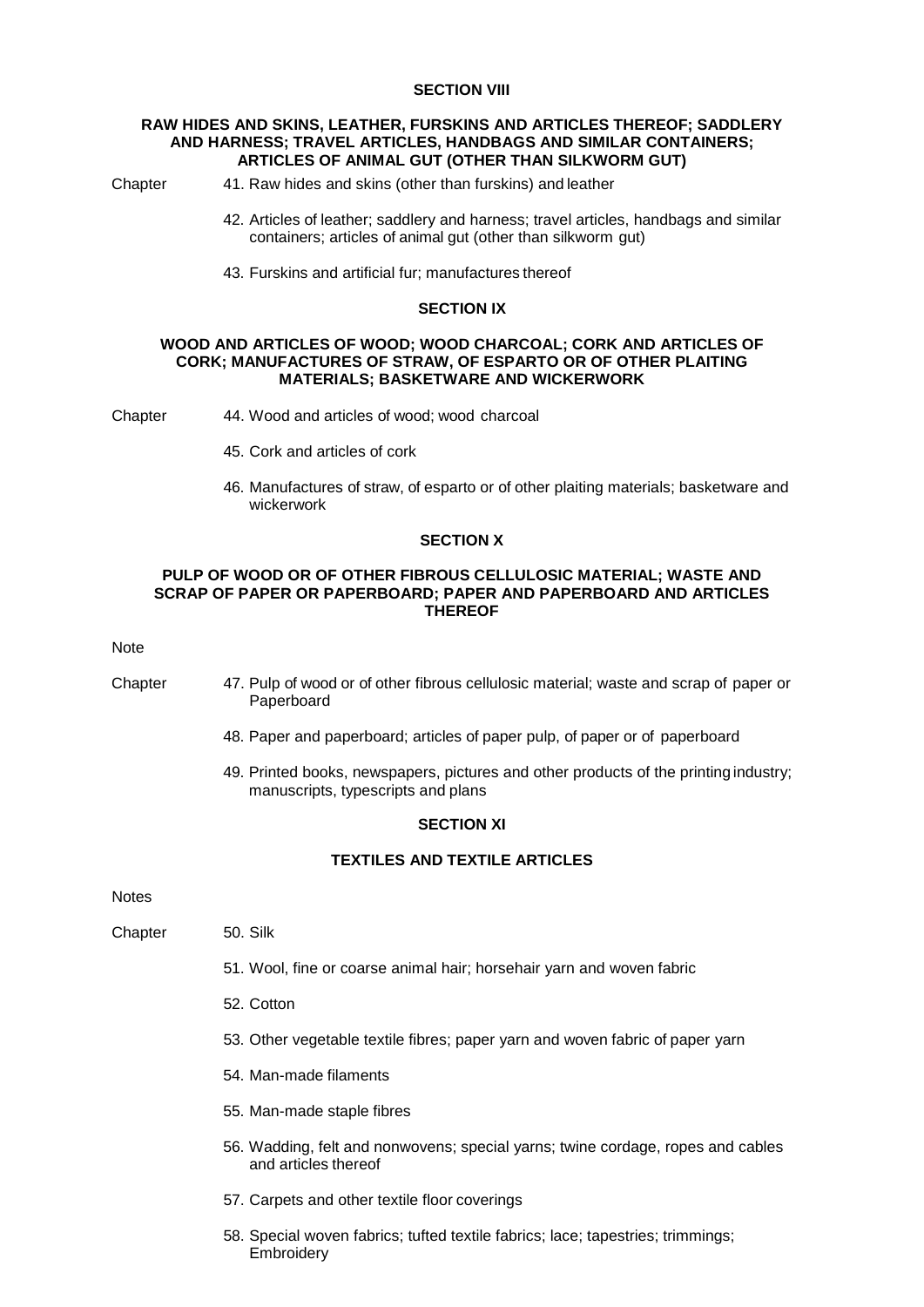- 59. Impregnated, coated, covered or laminated textile fabrics; textile articles of a kind suitable for industrial use
- 60. Knitted or crocheted fabrics
- 61. Articles of apparel and clothing accessories, knitted or crocheted
- 62. Articles of apparel and clothing accessories, not knitted or crocheted
- 63. Other made up textile articles; sets; worn clothing and worn textile articles; rags

#### **SECTION XII**

### **FOOTWEAR, HEADGEAR, UMBRELLAS, SUN UMBRELLAS, WALKING-STICKS, SEATSTICKS, WHIPS, RIDING-CROPS AND PARTS THEREOF; PREPARED FEATHERS AND ARTICLES MADE THEREWITH; ARTIFICIAL FLOWERS; ARTICLES OF HUMAN HAIR**

Chapter 64. Footwear, gaiters and the like; parts of such articles

- 65. Headgear and parts thereof
- 66. Umbrellas, sun umbrellas, walking-sticks, seat-sticks, whips, riding-crops and parts thereof
- 67. Prepared feathers and down and articles made of feathers or of down; artificial flowers; articles of human hair

#### **SECTION XIII**

#### **ARTICLES OF STONE, PLASTER, CEMENT, ASBESTOS, MICA OR SIMILAR MATERIALS; CERAMIC PRODUCTS; GLASS AND GLASSWARE**

Chapter 68. Articles of stone, plaster, cement, asbestos, mica or similar materials

- 69. Ceramic products
- 70. Glass and glassware

## **SECTION XIV**

### **NATURAL OR CULTURED PEARLS, PRECIOUS OR SEMI-PRECIOUS STONES, PRECIOUS METALS, METALS CLAD WITH PRECIOUS METAL AND ARTICLES THEREOF; IMITATION JEWELLERY; COIN**

Chapter 71. Natural or cultured pearls, precious or semi-precious stones, precious metals, metals clad with precious metal and articles thereof; imitation jewellery; coin

### **SECTION XV**

#### **BASE METALS AND ARTICLES OF BASE METAL**

Notes

Chapter 72. Iron and steel

73. Articles of iron and steel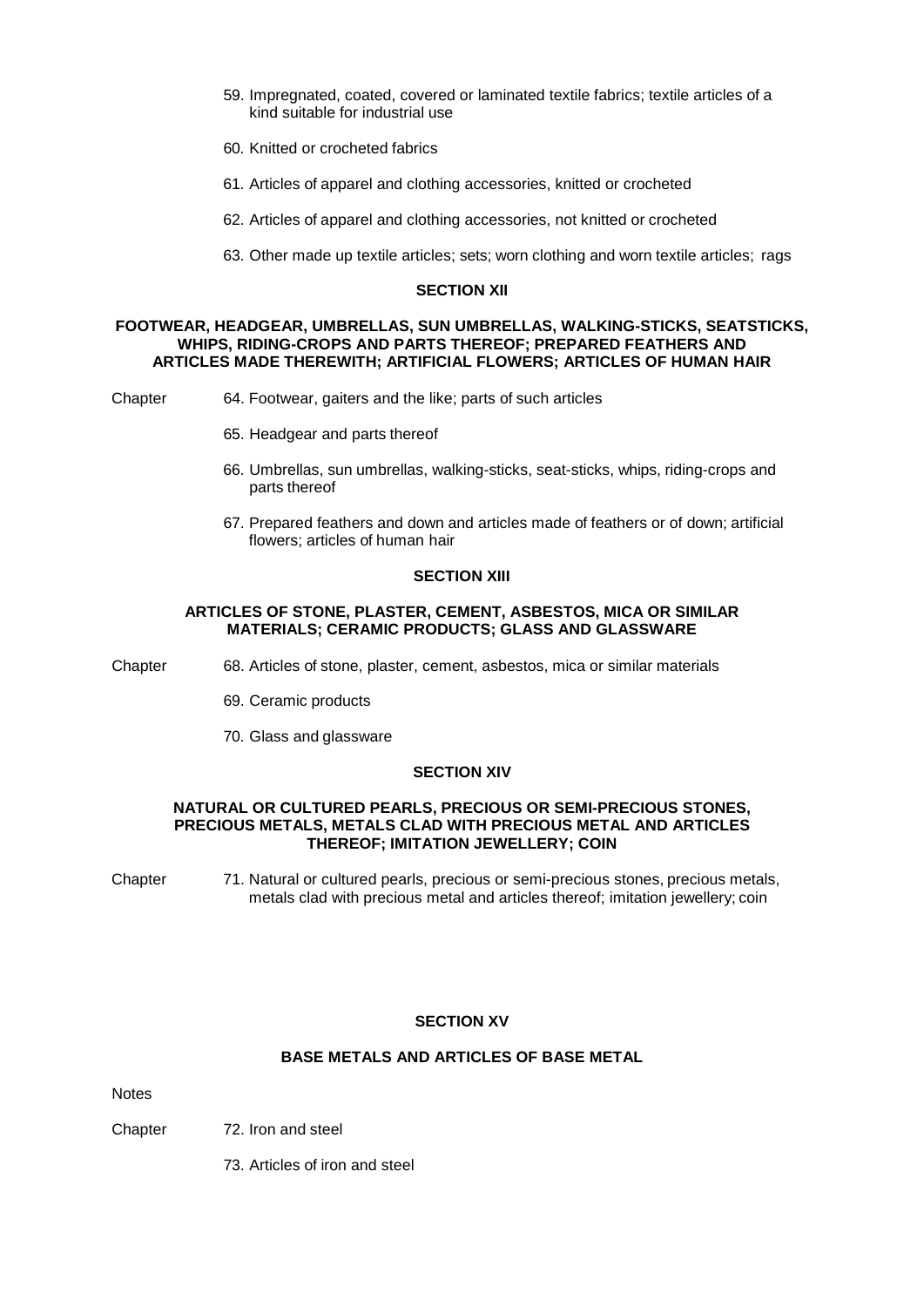- 74. Copper and articles thereof
- 75. Nickel and articles thereof
- 76. Aluminium and articles thereof
- 77. Reserved for possible future use
- 78. Lead and articles thereof
- 79. Lead and articles thereof
- 80. Zinc and articles thereof
- 81. Tin and articles thereof
- 82. Other base metals; cermets; articles thereof
- 83. Tools, implements, cutlery, spoons and forks, of base metal; parts thereof of base metal
- 84. Miscellaneous articles of base metal

## **SECTION XVI**

### **MACHINERY AND MECHANICAL APPLIANCES; ELECTRICAL EQUIPMENT; PARTS THEREOF; SOUND RECORDERS AND REPRODUCERS, TELEVISION IMAGE AND SOUND RECORDERS AND REPRODUCERS, AND PARTS AND ACCESSORIES OF SUCH ARTICLES**

Notes

- Chapter 84. Nuclear reactors, boilers, machinery and mechanical appliances; parts thereof
	- 85. Electrical machinery and equipment and parts thereof; sound recorders and producers, television image and sound recorders and reproducers, and parts and accessories of such articles

## **SECTION XVII**

## **VEHICLES, AIRCRAFT, VESSELS AND ASSOCIATED TRANSPORT EQUIPMENT**

**Notes** 

- Chapter 86. Railway or tramway locomotives, rolling stock and parts thereof; railway or tramway fixtures and fittings and parts thereof; mechanical (including electromechanical) traffic signalling equipment of all kinds
	- 87. Vehicles other than railway or tramway rolling stock, and parts and accessories **Thereof**
	- 89. Ships, boats and floating structures

## **SECTION XVIII**

### **OPTICAL, PHOTOGRAPHIC, CINEMATOGRAPHIC, MEASURING, CHECKING, PRECISSION, MEDICAL OR SURGICAL INSTRUMENTS AND APPARATUS; CLOCKS AND WATCHES; MUSICAL INSTRUMENTS; PARTS AND ACCESSORIES THEREOF**

- 
- Chapter 90. Optical, photographic, cinematographic, measuring, checking, precision, medical or surgical instruments and apparatus; parts and accessories thereof